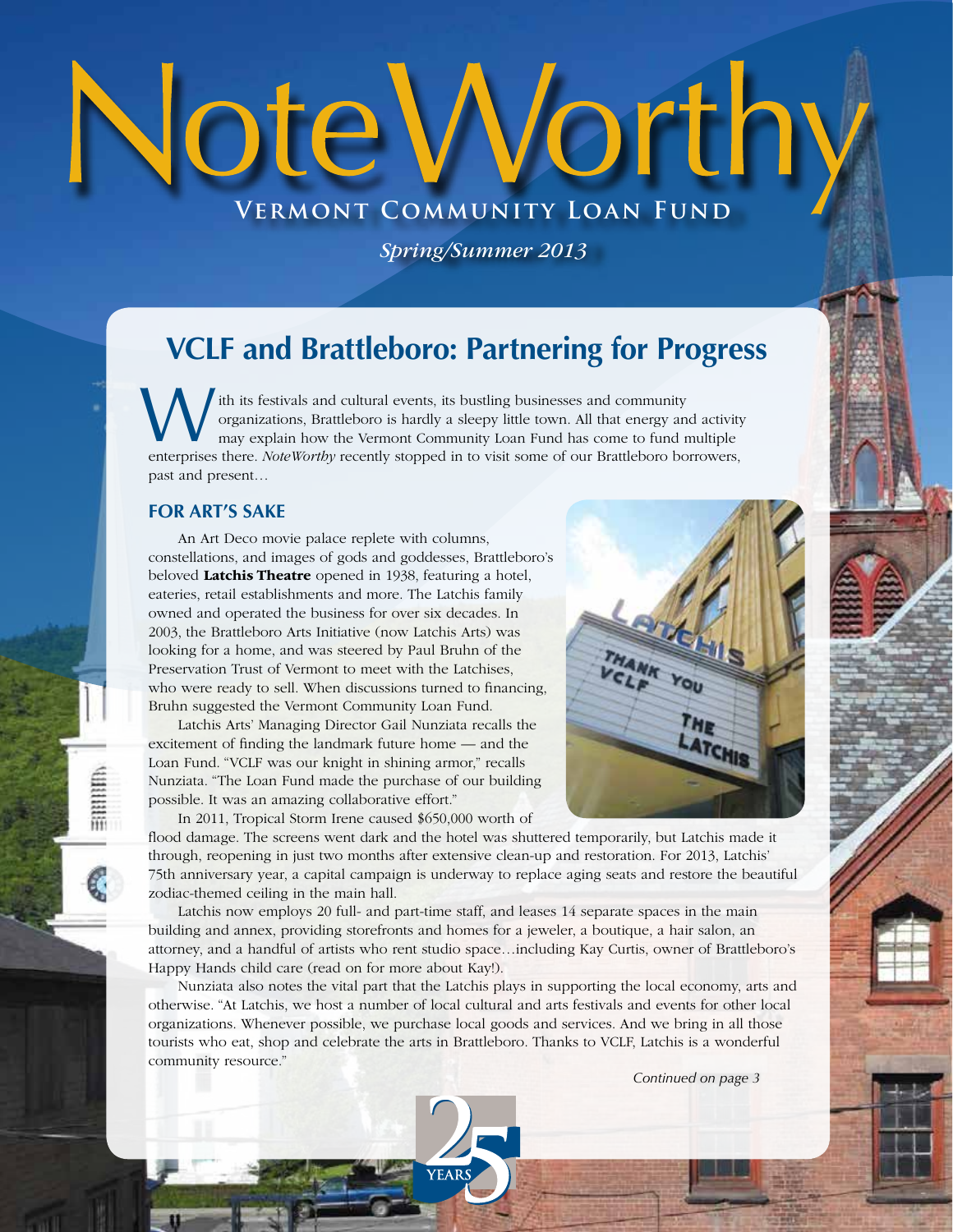# **From the Executive Director**

### **BOARD OF DIRECTORS**

Alec Barclay, *Essex Junction* Nancy Brock, *Waterbury Center - Secretary* Louise Calderwood, *Craftsbury* Brian Dunkiel, *Burlington* Elizabeth Glenshaw, *Lyme, NH - President* Rick Isabelle, *Derby - Vice President* Kim Keiser, *Moretown* Michelle Ollie, *Hartford* Andrew Perchlik, *Plainfield* Jennifer Silpe, *Underhill* Stephanie Wernhoff, *Shelburne*

### Volunteer Committee Members

Megan Cicio Gisele Kloeckner Chuck Lief Kim Phalen Suzanne Roberts Barbara Saunders Nancy Wasserman

### **STAFF**

Will Belongia, *Executive Director* Sam Buckley, *Director of Business Programs* Hope Campbell, *Director of Child Care Programs* Cindy Daniels, *Business Development Specialist, Project SUCCESS* Lynn Gosselin, *Administrative Manager* Paul Hill, Jr., *Director of Housing and Community Facilities Programs* Cindy Houston, *Microloan and Grant Portfolio Manager* Susan Hood, *Investment and Grant Coordinator* Ryan Humke, *Senior Accountant* Jake Ide, *Director of Development* Maria Lamberti, *Loan Coordinator, Child Care Programs* Anne Loecher, *Marketing and Communications Manager* Linda Markin, *Director of Finance and Administration* Barbara Petrie, *Loan Coordinator, Housing and Community Facility Programs* Dan Winslow, *Loan Coordinator, Business Programs*

### SPRING/SUMMER 2013 NoteWorthy

*Writing & Editing:* Anne Loecher *Design:* RavenMark, Inc. *Printed by:* Ecolor Printing



15 State Street, P.O. Box 827 Montpelier, Vermont 05601 **Phone:** (802) 223-1448 **Fax:** (802) 223-1455

*Printed on 30% recycled stock manufactured with wind energy and using soy-based inks*

### Dear Friends,

 hen I talk about the Loan Fund with folks, I usually focus on how widespread our impacts have been. Over the past 26 years, with over \$75 million lent, benefiting hen I talk about the Loan Fund with folks,<br>I usually focus on how widespread our<br>impacts have been. Over the past 26 years,<br>with over \$75 million lent, benefiting<br>hundreds of thousands of Vermonters...you can point to any spot on a Vermont map, and the Loan Fund has been there!

We want to do something different with this issue of *NoteWorthy*. Instead of thinking about how broadly we've touched communities near and far, we want to tell you all the different ways, across all of our programs, we've been able to create opportunities leading to health, wealth and well-being in a single community, for those Vermonters who call it home.



*Will Belongia Executive Director*

Brattleboro was the obvious choice. We made our first loan there back in the spring of 1988, and we've continued to support small businesses and communitybased organizations of all stripes, affordable housing developers and so many more since then. It's been wonderful and immensely gratifying to see the 'ripple' effect created by our investments in Brattleboro. Businesses have started up and grown. Housing stock has been rehabilitated and added to. Children and families have greater access to quality care. Families are thriving and neighborhoods are moving forward. We're proud to be a part of it, and proud to continue our work in this unique and vibrant town.

Win But

Will Belongia, *Executive Director*

**"Families are thriving and neighborhoods are moving forward. We're proud to be a part of it."**

### Brattleboro Borrowers Since 1988:

- • Brattleboro Area Community Land Trust
- • Georgette Bieghle Home Daycare
- • Green Mountain Optics
- Jen's Home Child Care
- • Latchis Theatre/Preservation Trust of VT
- Miranda Tremblay and Nathan Murray child care
- Tri-park Co-op Housing Corporation
- • Westgate Housing Limited Partnership
- • Western Avenue Housing Limited Partnership
- • Whetstone Housing Limited Partnership
- • Windham-Windsor Housing Trust



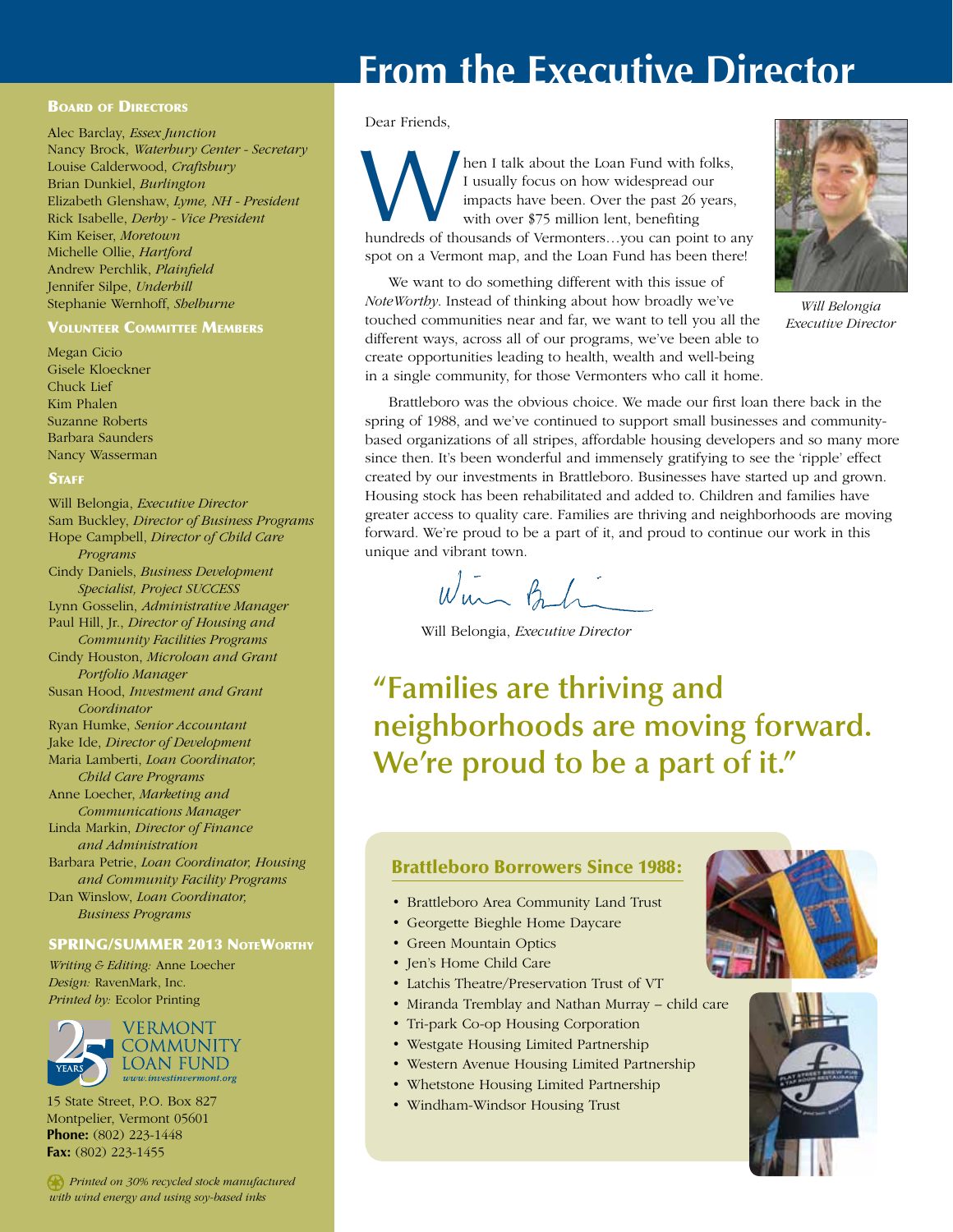# **The Loan Fund at Work October 1, 2012 - February 28, 2013**

### Small Business Lending

### 5 loans \$361,000

- Bridport Creamery, Bridport
- • Resort Ski Shops, Killington (dba The Great Outdoors)
- • Walker Motors, Barre
- • Webiomass, Rutland
- • William Austin's Antiques, Chester

### Child Care Lending

2 loans \$126,600

- • Amalia Chapano-Hammond home child care, Burlington
- • Giggles Family Childcare and Preschool, S. Burlington

### **VCLF and Brattleboro**

*Continued from page 1*

### **GET HAPPY**

Kay Curtis, owner and director of **Happy Hands** — A School for Little People, clearly has a handle on what makes kids happy.

The home-based child care facility occupies a remodeled structure alongside Curtis' Brattleboro home. It's a space filled with light, artwork, books, pet dwellings — homes to one white rat, three birds and several fish. Beyond the big windows, an organic garden serves as a culinary and botanical discovery zone, yielding veggies the children harvest, prepare, eat and even compost.

Happy Hands got its start in 2003 when Curtis noted the need for quality child care in the area. When she was ready to expand and double her enrollment in 2010, she contacted the Loan Fund.

### Housing & Community Facilities Lending

### 7 loans \$3,005,706

### • Champlain Housing Trust, Burlington (2 loans)

- • Chittenden Housing Corporation, Winooski
- • ECHO Housing Ltd. Partnership, Burlington
- • Randolph Area Community Development Corp., Randolph
- • Rutland County Parent Child Center, Rutland
- • Rutland Housing Authority, Rutland

### Total Loans

14 loans \$3,493,306

"Hope Campbell (VCLF Director of Child Care Lending) helped me through the entire process, including helping me come up with a five year business plan," recalls Curtis. That led to a stellar 4-STAR rating from the State of Vermont's STARS child care quality rating program.

Curtis now employs three part-time staff, who are paid well above the state average wage for a child care provider. Sixty percent of her students come from low-

income families receiving state subsidy. Curtis also has become a strong, respected advocate for child care providers throughout Vermont. "It's another way I feel I contribute to supporting the child care providers in our state," she says.

*Continued on back page*

# **Invest in Vermont!**

n every corner of our state, VCLF investors strengthen Vermont. They create and preserve jobs, ensure that Vermonters have homes that are both safe and affordable, provide critical community services, preserve our working landscape, and provide quality child care, creating healthy beginnings for Vermont's youngest citizens. It's easy to help. VCLF offers a variety of investment options to accommodate your social and financial goals. It's easy to help. VCLF offers a variety of investment options to accommodate your social and financial goals.

Call Jake Ide at 802-223-4423 for more information about all of the benefits you receive when you invest in VCLF.

| <b>Current Investment Rates*</b>      |                     |                                                           |  |         |                                       |
|---------------------------------------|---------------------|-----------------------------------------------------------|--|---------|---------------------------------------|
| <b>Social Investment Term Account</b> |                     |                                                           |  |         | <b>Social Investment Cash Account</b> |
|                                       | 1-2 Years 3-4 Years | 5-6 Years 7-9 Years 10+ Years<br>$1.5\%$ $2.5\%$ $2.75\%$ |  |         | No Term, Withdrawals on Demand        |
| $1.0\%$                               |                     |                                                           |  | $3.0\%$ | $0.5\%$                               |

*\* Rates as of April 1, 2013. Lower interest rates allow us to keep financing affordable to borrowers, increasing the impact your investment has in Vermont communities. Rates are subject to change.*